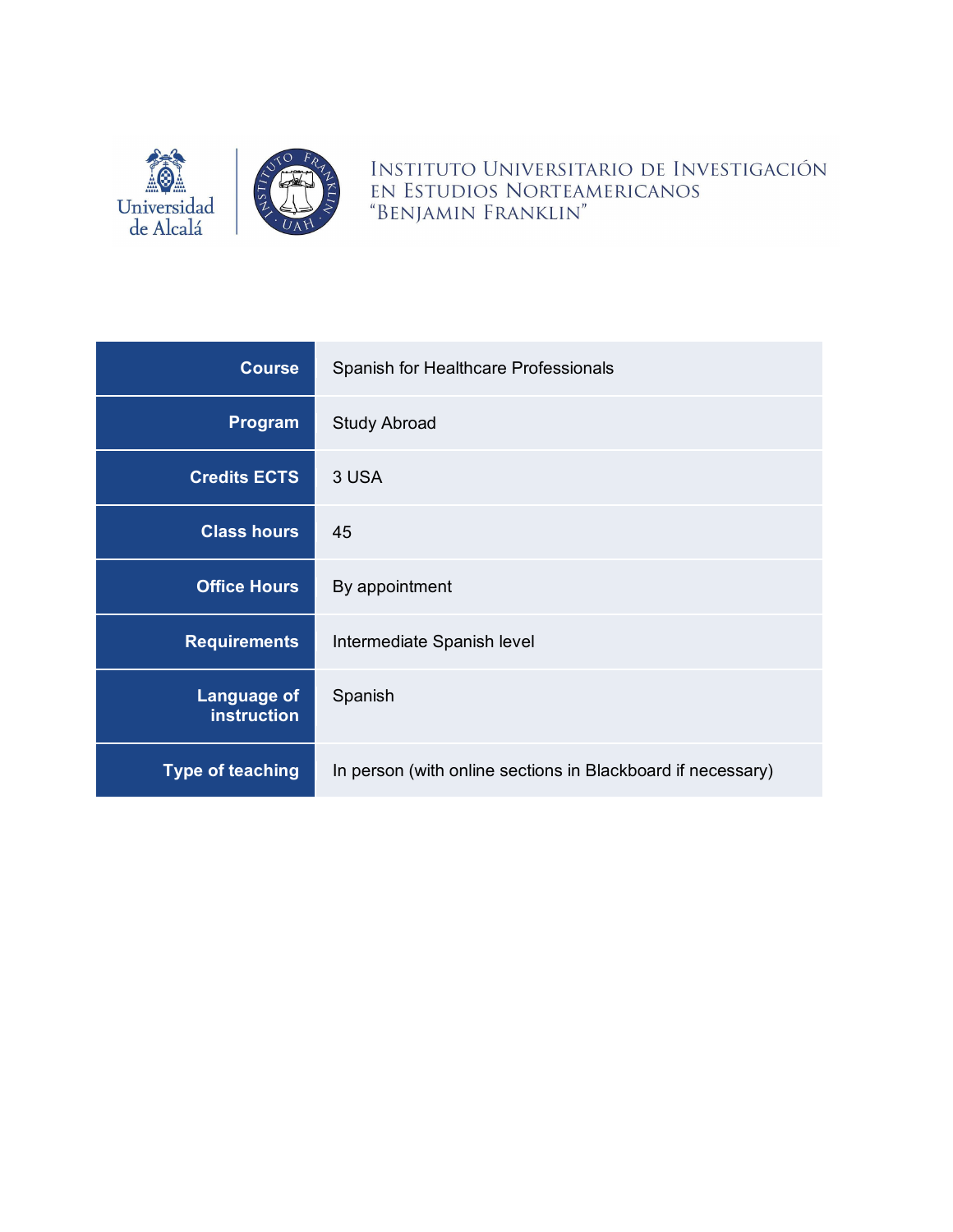

# **INTRODUCTION**

Students will finish the course highly qualified to communicate and understand communications in Spanish in the healthcare setting. This class is essential for healthcare professionals who want to work in bilingual English-Spanish environments as it helps the student, not only to develop their language skills, but also to identify and understand the cultural differences that may arise when dealing with Spanishspeaking patients.

# **COURSE DESCRIPTION**

This course is designed for students with a high level of Spanish (B2-C1) who need Spanish to function in the health care field, that is to say, who are pursuing university studies in biology, pre-medicine, nursing, pharmacy or psychology. The students' learning will take place in the classroom and in a public hospital when possible. In the classroom, a series of activities and tasks with a communicative approach will be developed and real-life situations and the world of health will be proposed. Special attention will be paid to the acquisition of terminology in context, to oral expression in specific situations and to written expression, without forgetting cultural elements. In the hospital, students will apply what they have learned in class, learn first-hand about the Spanish health system and observe the most common health practices in the consulting rooms, operating rooms, laboratories, etc. The internship in the hospital has an additional cost of 150 € and before starting the internship the student must prove his/her good health condition by means of a medical certificate.

## **COMPETENCES**

The course will aim to develop the following competencies:

#### **General Competencies (GC):**

GC1: Improve communicative skills in Spanish.

GC2: Be aware of the influence of culture in different social interactions.

GC3: Acquire knowledge about Hispanic culture and recognize the difference with respect to that of Anglo-Saxon countries.

#### **Specific competences (SE):**

SE1: Understand and learn medical-health terminology in Spanish.

SE2: To be able to participate in communicative situations typical of the Spanish healthcare field.

SE3: Know how to identify the cultural differences that exist between the Hispanic community and the North American community with respect to the health/disease process and know how they can affect the interaction between doctor and patient.

## **METHODOLOGY**

This course is developed under a "service-learning" methodology that combines communicative learning of the language in the classroom with 15 hours of practice in a public hospital when possible and always accompanied by a doctor-tutor. This didactic model is intended to enable students to communicate in real situations - not only orally, but also in writing - with other Spanish speakers; for this reason, texts, recordings and real materials are often used in class, and activities are carried out in an attempt to imitate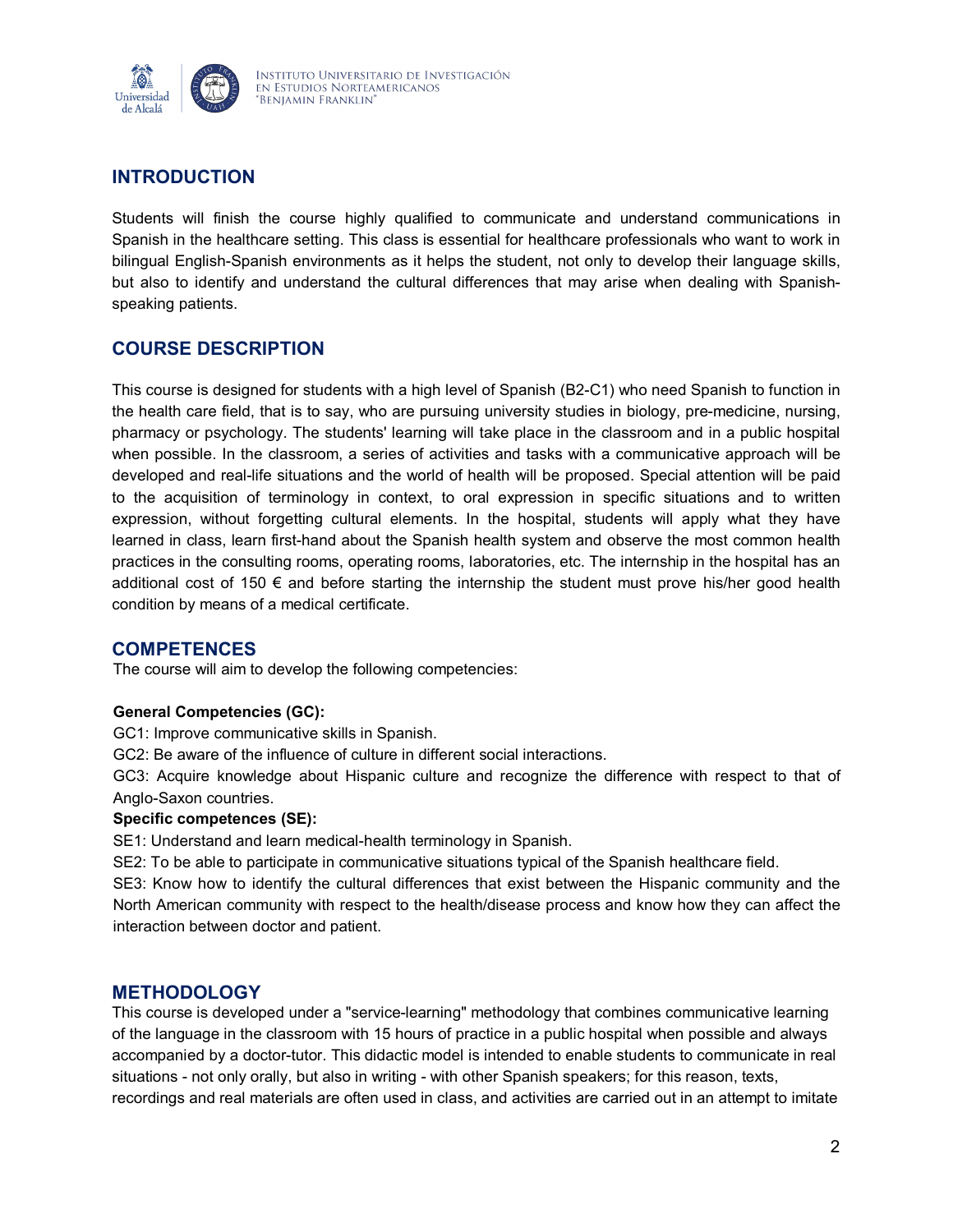

reality outside the classroom (simulation activities). The purpose of the internships in the hospital is to work on the theoretical content, as well as the students' attitudes and skills, so that they can develop and put into practice the aforementioned competencies. In the course, the four linguistic skills are worked on: listening, speaking, reading and writing. The teaching is student-centered and the teacher guides the class, but the student acquires greater responsibility in the classroom.

## **PREPARATION FOR CLASS**

Working on the readings before coming to class prepares you to ask questions and give opinions on the subject matter in class.

- Read assigned topics before class.
- Reflect on questions that may lead to interesting discussions.
- Take notes during explanations and class discussions.

The professor will instruct the student on how to prepare for class and the activities that should be done for the greatest benefit of the subject.

# **EVALUATION**

The course will be evaluated trying to combine different evaluation systems, so that all students can develop their abilities. The student's continuous work will be the guiding criterion of the evaluation system. Consequently, the global evaluation will be based on the participation of the students in the theoretical and practical sessions; the completion of exercises, assignments and written tests; the preparation of presentations and oral expositions and the participation in the course activities. The percentage of the grade assigned to each of the course sections is distributed as follows:

#### ● Participation.

It must be active, that is to say, the students must not only ask their doubts, but must also make comments and actively participate in the exercises proposed in class both in groups and individually. In addition, the students must read the texts assigned by the teacher and do the exercises related to the text. The students are expected to demonstrate maturity and responsibility in the classroom so that gestures, passive attitude such as sleeping in class, and having inappropriate behaviors in the classroom may have a negative impact on the grade of this section. The total percentage of this section is 5%.

● Complementary activity outside the classroom.

ONE academic activity will be carried out outside the classroom as a complement to the theoretical exposition of the teacher, which will be the visit to a hospital where the students will later carry out the internship (this activity will be carried out whenever the hospital allows it). If so, this activity will be mandatory. During the visit, each student will be provided with a gown and an identification card. It is essential that the student uses these items throughout the internship period and gives them to the teacher at the end of the internship. Failure to provide the gown or card to the teacher will result in a grade of 0% for the course.

The total percentage of this section is 5%.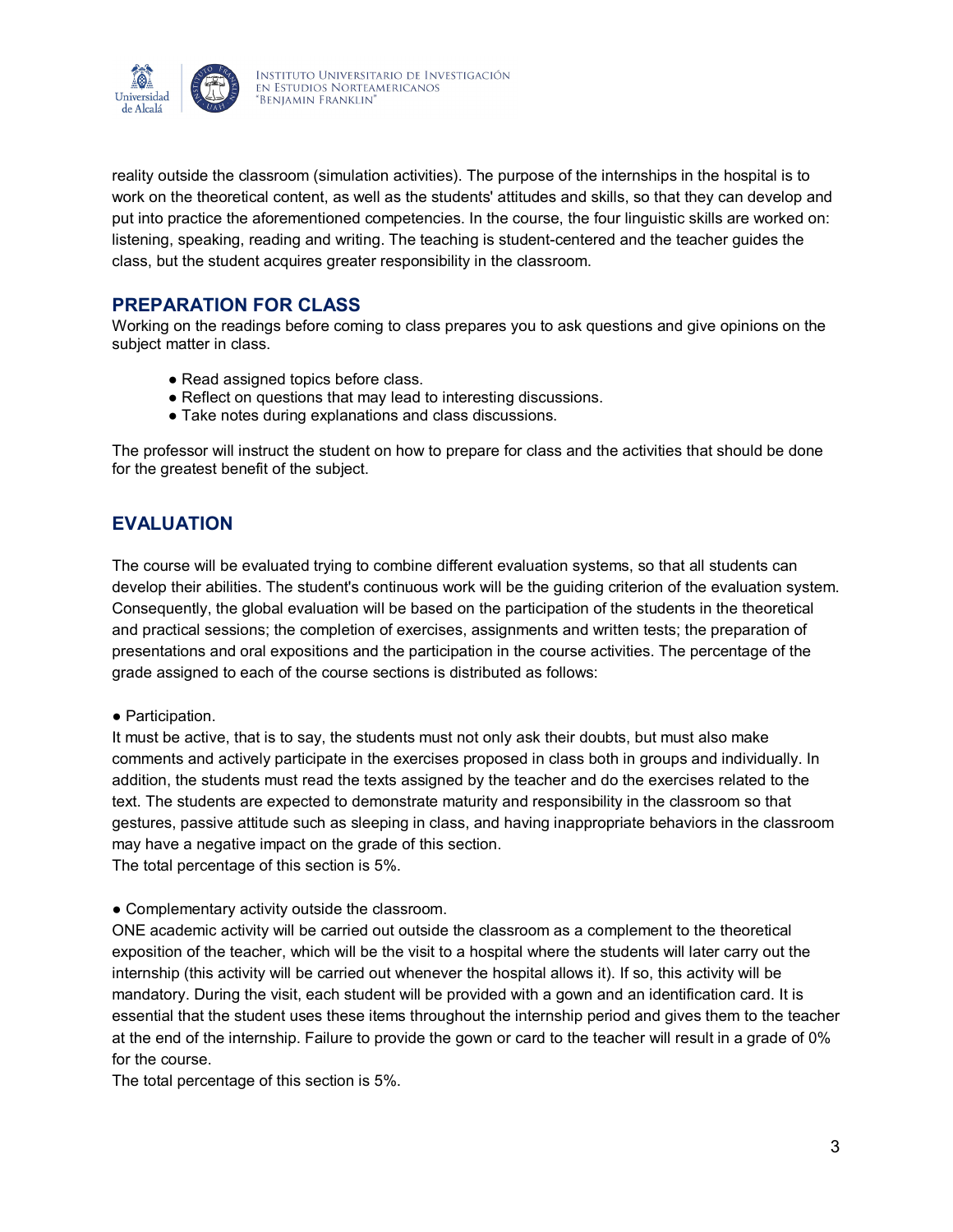

#### ● Exams.

A single exam will be held in the middle of the course (the date is provided in the section of the class schedule) and will be of an eliminatory nature. The exam will have a duration of one and a half hours and will deal with the topics studied so far. The exam will incorporate both theoretical questions and practical exercises similar to those seen in class previously. The teacher will notify the students of the exercises to be included in the exam as they are seen in class and a test exam will be given in the class prior to the exam. The total percentage of this section is 30%.

If the professor detects copying or plagiarism in the exam, the student will receive a grade of zero and will not have the option of any type of recovery.

The professor reserves the right to give "surprise exams" when he/she deems it appropriate. These exams will always be at the beginning of the class and will be very brief (five minutes more or less). They will be valued as an additional homework grade.

#### ● Written work.

The objective of the paper is to research on a topic within the field of healthcare and make a comparison between the situation in Spain and in the United States. The final paper must be typed double-spaced in Times New Roman 12, will have an extension between 3 or 4 pages and must contain a bibliography. When evaluating the written work, the following will be taken into account:

- Spelling and grammar. The work must be correctly written in Spanish respecting spelling and grammar rules. 25% of the work.

- Content The work must be well structured with an introductory paragraph of the research carried out, a body in which the results of the research are explained and a conclusion. Since it is a comparative study, data should be provided in relation to the subject matter in each of the countries. 50% of the work. - Terminology. Terminology specific to the field of health should be used. 25% of the work. The total percentage of this section is 15%.

Note: If the work is not handed in on the indicated date, the student will receive one point less for each day of delay.

#### ● Oral presentation.

The written work must be presented in public in the classroom on the days set in the program. The duration of the oral presentation will be between 10-15 minutes and will be taken very much into account:

- Content and development. The student must make a well-structured presentation making an introduction to the main topic whose information and ideas must be developed in a coherent and related way to end with a logical conclusion according to the research that has been carried out. - Specific language. The student must expose his work using specific terms of the Spanish of health and will take special care with the concordance, verb tenses and use of complex constructions.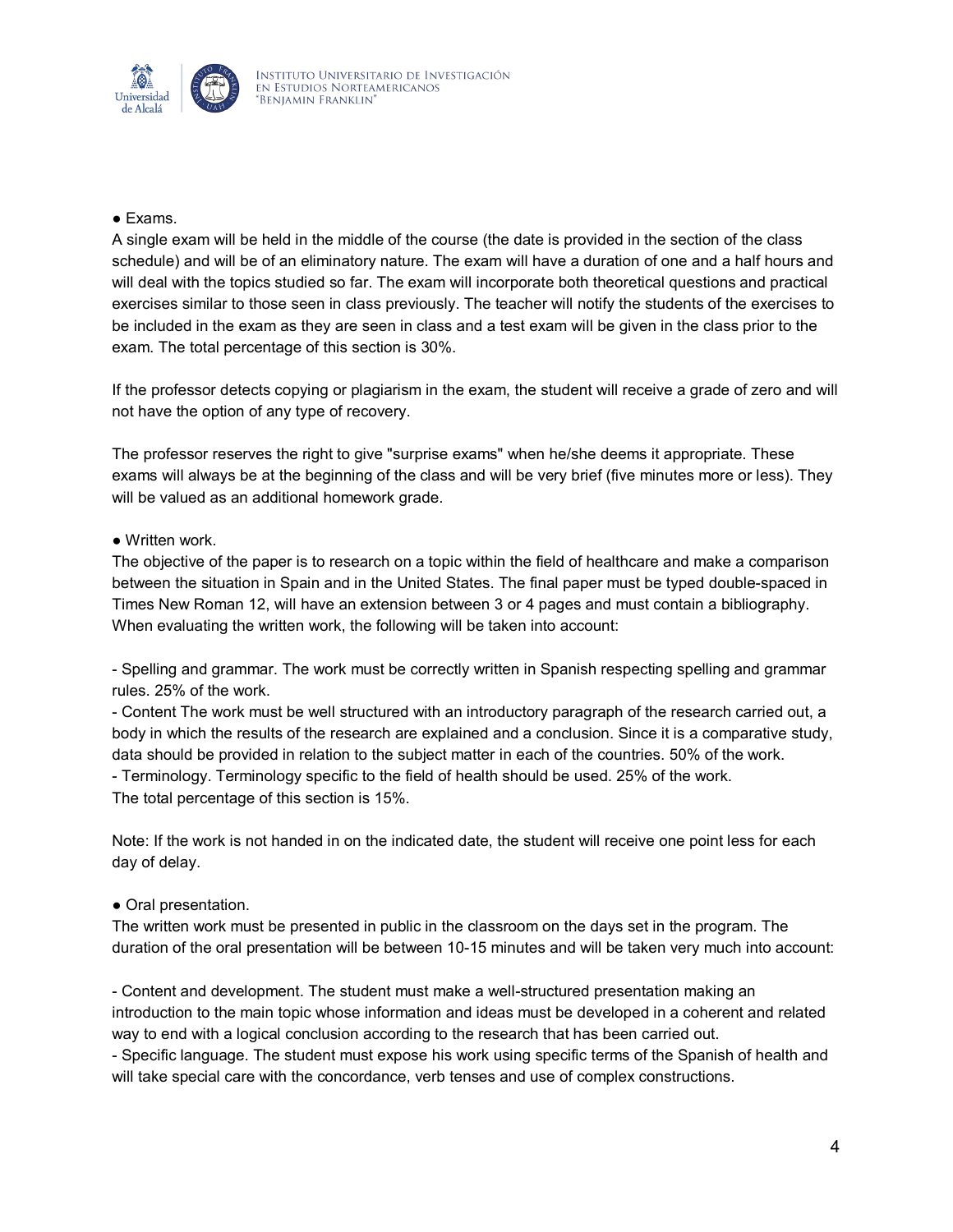

- Body language. The student must show control over the content of the topic and the attention of the class. To this end, eye contact, intonation and body language are important. The student must show an effective attitude to maintain the attention of the class. To develop this section, it would be interesting for the class to participate in the presentation through comprehension exercises or questions related to the topic.

- Audiovisual Media. It is very important that the student uses audiovisual media to make his oral presentation. The student is advised to use Power Point, flashcards, videos, images, newspaper clippings, etc. It is also very important that the student does not read directly the information to be presented. Supporting notes can be used, but never a direct reading of the presentation. The total percentage of this section is 15%.

#### ● Plagiarism.

Research papers should state students' own ideas. The work of other writers or experts used to support students' ideas must be properly cited. Inappropriate use of someone else's text or work is considered plagiarism. Plagiarism is a violation of academic standards and may result in failure of the paper or even the subject for which the paper was written. In extreme cases it may result in expulsion from the program. Guidelines for writing the paper properly should be provided by the teacher.

#### ● Hospital internships.

Hospital internships will be evaluated by the doctor-tutor assigned to each student. This will answer a questionnaire in which several aspects of the student will be assessed such as:

- punctuality and attendance at the hospital.
- positive interaction with health personnel and patients.
- communication skills (ability to understand and participate in conversations about medical issues)

- the effort made by the learner to understand, e.g. by asking for clarification or repeating more precisely what has just been said

- tolerance and understanding of the different situations that arise in the medical community as a result of cultural differences.

Students should make sure that the doctor signs each of the hours they have covered in the hospital on the paper provided by the teacher. It is the student's responsibility, not the physician's, to arrange the hours with the physician or to reassign hours if they are unable to meet the hours that were originally agreed upon. If there is a problem of this type, the student should contact the teacher immediately. The total percentage of this section is 15%.

● Internship report.

The student must write a final written report on his/her internship at the hospital. This report should include aspects such as the day's activities, English-Spanish glossary of terms learned during the internship, experiences, cultural problems encountered, curiosities, etc. In addition to this report, the student must submit to the professor the Excel sheet with his 15 hours signed by the doctor-tutor and reflect on his internship in class.

The total percentage of this section is 15%.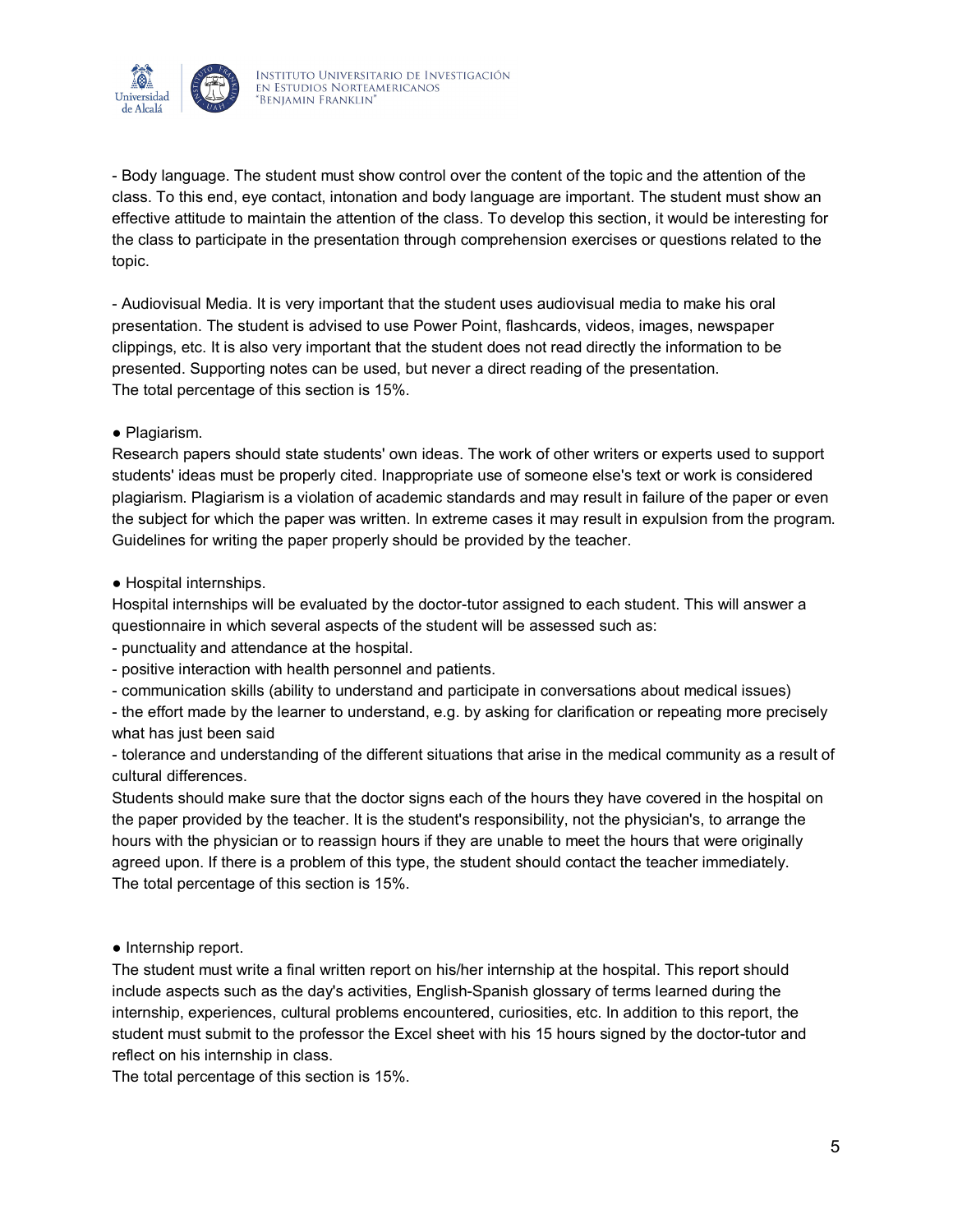

# **EVALUATION**

The evaluation of this course is as follows:

| <b>PARTICIPATION</b>       | 5%   |
|----------------------------|------|
| <b>ACTIVITIES</b>          | 5 %  |
| <b>EXAM</b>                | 30 % |
| <b>WRITTEN PAPER</b>       | 15 % |
| <b>ORAL PRESENTATION</b>   | 15%  |
| <b>HOSPITAL INTERSHIPS</b> | 15%  |
| <b>INTERNSHIP REPORT</b>   | 15 % |

# **ATTENDANCE**

Class attendance is MANDATORY. If the student is absent for more than the allowed limit (one class absence in the summer program and two absences in the fall and spring programs), the final grade will reflect a decrease of 10 points for each non-attendance that has not been excused by a doctor's certificate or by your Program Director. It is the individual responsibility of the student to make up any missed content about the subject taught in class the day the student was absent.

## **STUDENTS WITH SPECIAL NEEDS**

Students with special needs should contact Antonio Fernández: [antonio.fernandezm@uah.es](mailto:antonio.fernandezm@uah.es) Instituto Franklin-UAH can accommodate these students who show through a medical note or a note from their academic advisor that require help in order to fulfill the program.

## **USE OF TECHNOLOGY IN CLASS**

Technology in the classroom is essential today. However, if used inappropriately, it can be detrimental to student learning. For example, checking email, chatting with other users, surfing the web for purposes other than class content, etc... The misuse of these tools can also distract other classmates, so it is only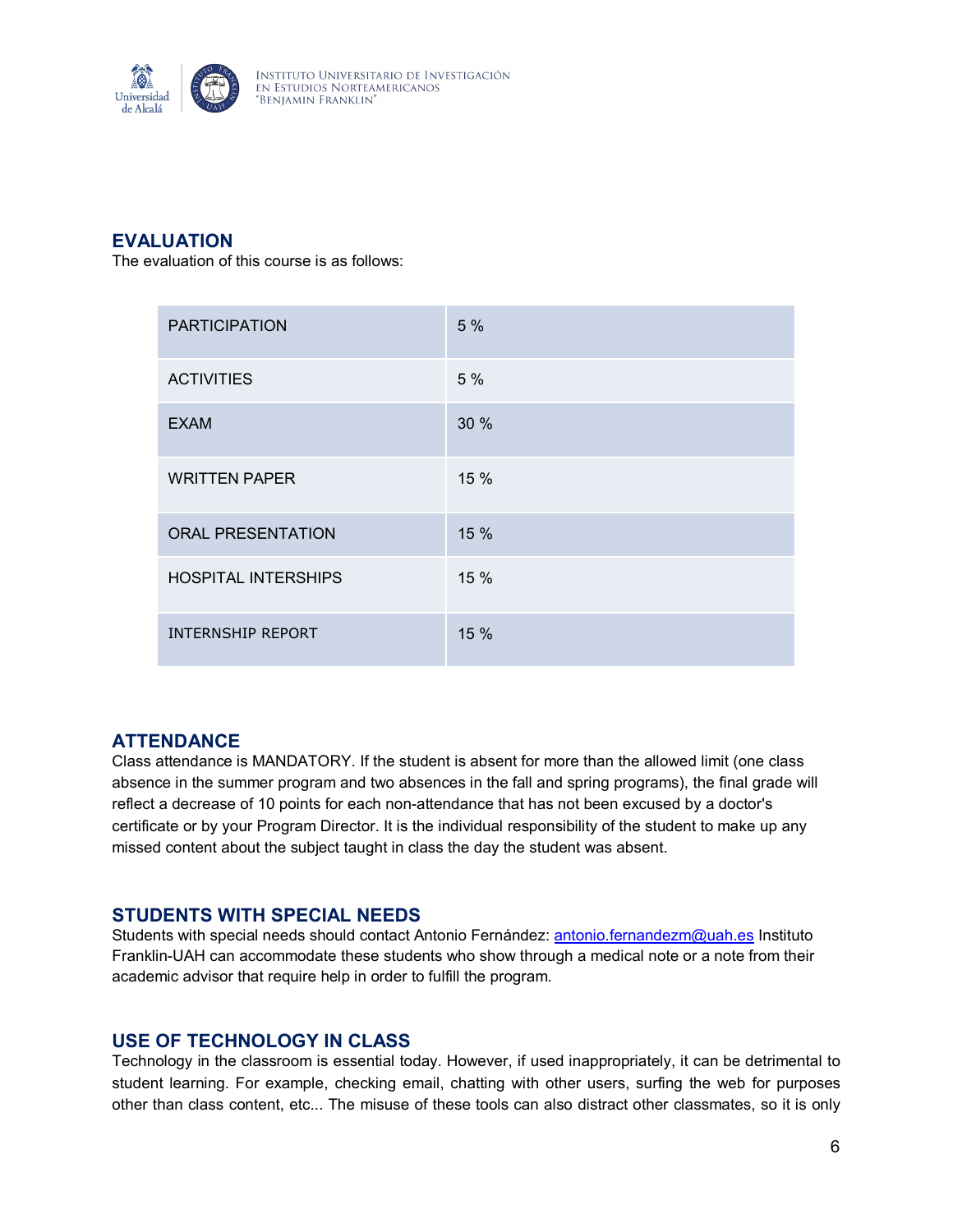

allowed to take notes on the computer and rely on the Internet for the proper resolution of the exercises proposed in class (look up the meaning of an unknown word, etc.). For any other use, permission must be requested from the teacher.

## **USE OF BLACKBOARD**

Initially, the entire course will be developed through a face-to-face teaching model and it will not be necessary to use the virtual classroom. In the event that health conditions require the interruption of faceto-face teaching, the course content will be followed through the Blackboard virtual classroom.

# **CLASS SHCEDULE**

| <b>CLASS SCHEDULE</b>                                                                                                                               | <b>ASSIGMENTS</b>                                                                                                                                                                                                                                                   |
|-----------------------------------------------------------------------------------------------------------------------------------------------------|---------------------------------------------------------------------------------------------------------------------------------------------------------------------------------------------------------------------------------------------------------------------|
| Presentation of the course.<br>Reading of the program.                                                                                              | Individual presentation of the students<br>(oral level test)<br>Purchase the dossier in reprographics                                                                                                                                                               |
| The human body I: the outside of the<br>human body                                                                                                  | Exercises on the outside of the human<br>body                                                                                                                                                                                                                       |
| The Human Body II: Organs, Systems and<br>Apparatuses                                                                                               | Exercises on the inside of the human<br>body: organs, systems and apparatuses.                                                                                                                                                                                      |
| The Spanish health system.<br>Public and private hospitals:<br>-Waiting lists.<br>-Privatization of public hospitals in the<br>Community of Madrid. | Reflect on the differences between the<br>Spanish health care system and that of<br>the United States.<br>Reading comprehension exercises of<br>different current affairs texts in relation<br>to the differences between the two<br>systems and debate about them. |
| The health card and access to public health<br>care: primary care                                                                                   | Exercises on health card data<br>identification and how to make an<br>appointment in primary care                                                                                                                                                                   |
| Primary care:<br>-Symptoms and remedies<br>-Common diseases                                                                                         | Exercises on identification of common<br>symptoms and diseases<br>Translation of doctor-patient interaction<br>texts                                                                                                                                                |
| Pharmacy in Spain:<br>-Prescriptions<br>-Distribution and consumption of medicines<br>-Prospectus                                                   | Exercises on identification of prescriptions<br>and information contained therein,<br>identification and consumption of<br>medicines.                                                                                                                               |
| Specialized care:                                                                                                                                   | Exercises on understanding specialized                                                                                                                                                                                                                              |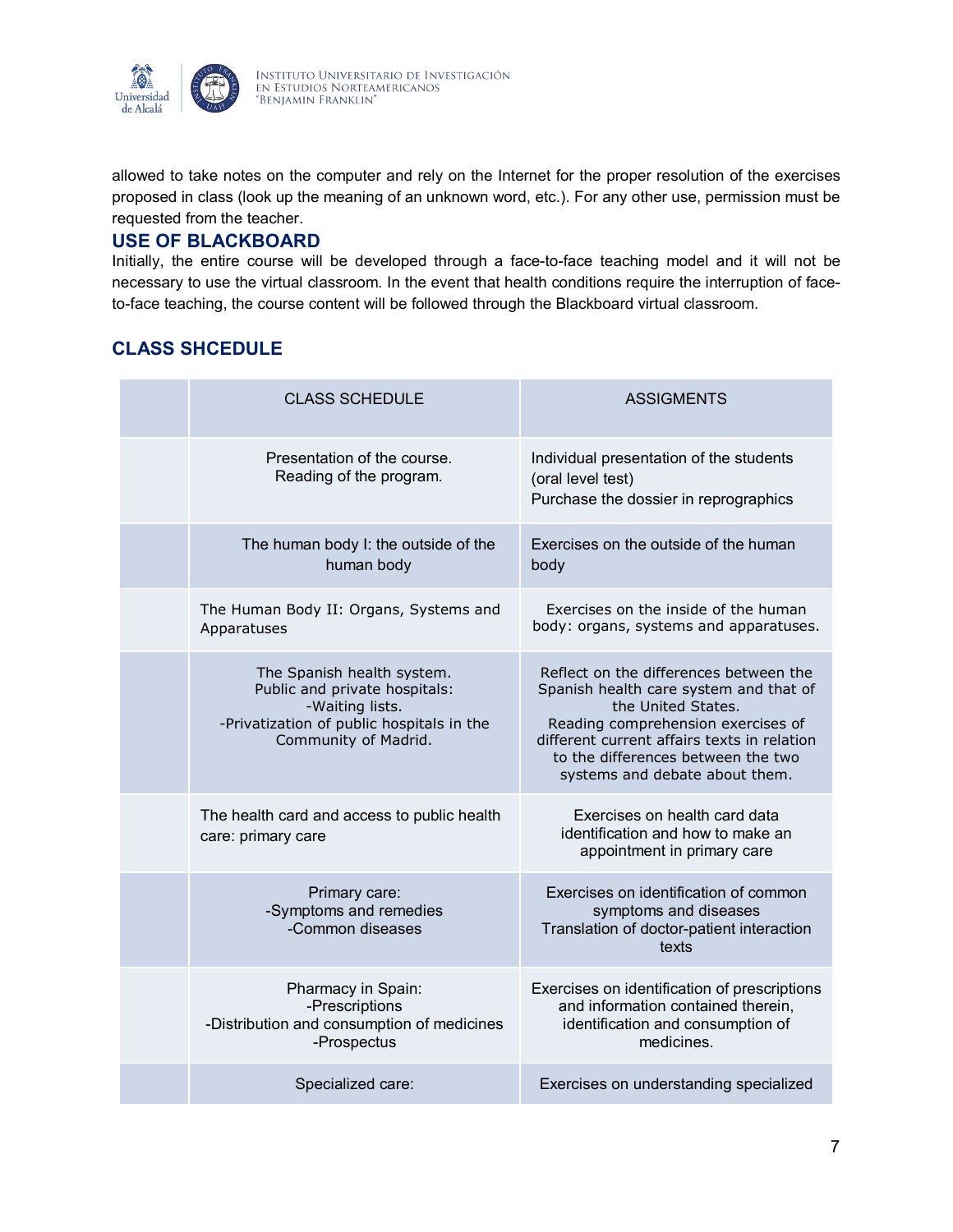

|                             | -Hospital emergencies<br>-Waiting lists and specialized care<br>-Medical specialties | care in Spain.<br>Exercises to identify the different medical<br>specialties and the parts of the body or<br>diseases they deal with.                                                                               |  |  |
|-----------------------------|--------------------------------------------------------------------------------------|---------------------------------------------------------------------------------------------------------------------------------------------------------------------------------------------------------------------|--|--|
|                             | Visit to the hospital                                                                | Pick-up of the gown and card that students will<br>use during their internships                                                                                                                                     |  |  |
|                             | Cultural differences in patient-physician interaction                                | Reading and comprehension exercises on cultural<br>differences in relation to the concept of health-<br>illness.<br>Reading and comprehension exercises on the<br>culture of Latino patients in relation to health. |  |  |
| Internships at the hospital |                                                                                      |                                                                                                                                                                                                                     |  |  |
|                             | Submission of written work                                                           | The student must submit the final paper                                                                                                                                                                             |  |  |
|                             | Oral presentation                                                                    |                                                                                                                                                                                                                     |  |  |

#### Note:

Hospital internships may be suspended due to the COVID-19 pandemic. The hospital reserves the right to change the date based on its scheduling needs or possible administrative eventualities.

## **BIBLIOGRAHY**

- *Medline Plus*. Biblioteca Nacional de Medicina de los Estados Unidos. Web.
- "Atlas anatómico". Saludalia. Web.
- Morris García, Katherine Emily; Ruiz Martínez, Ana María; García Arriola, Manuel. *Profesionales de la salud. Curso de español.* EnClave ELE, 2019. Print.
- Lalanda, Mónica. *Con-ciencia Médica*. LID, 2016. Print.
- Fabiani, Fernando. *Vengo sin cita*. Me gusta leer, 2016. Print.
- Martínez, Glen A. "La lengua española en el sistema de atención sanitaria en los Estados Unidos". *Informes del Observatorio*. Instituto Cervantes at FAS – Harvard University. Web.
- "La sanidad española ejemplo a seguir para Estados Unidos". *Salud Ideal*. Web.
- "El 'New York Times' pone la sanidad española y su AP como ejemplo para EE.UU." *Redacción Médica.* 11 de mayo de 2017. Web.
- McClanahan, Carolyn. "What Spain Gets Right on Health Care". The New York Times. 11 de mayo de 2017. Web.
- Ayuso, Miguel. "Los recortes en el sistema sanitario español están poniendo vidas en peligro". *El Confidencial*. 13 de junio de 2013. Web.
- "Privatizar hospitales sale caro". El Mundo. 15 de noviembre de 2012. Web.
- Nova, I. P. "Tarjeta sanitaria única en España: la propuesta que une y separa a PP y C's". *Redacción Médica*. 8 de noviembre de 2019. Web.
- Nova, I. P. "Así es la tarjeta sanitaria única que C's promete hacer llegar en 100 días". *Redacción Médica*. 23 de abril de 2019. Web.